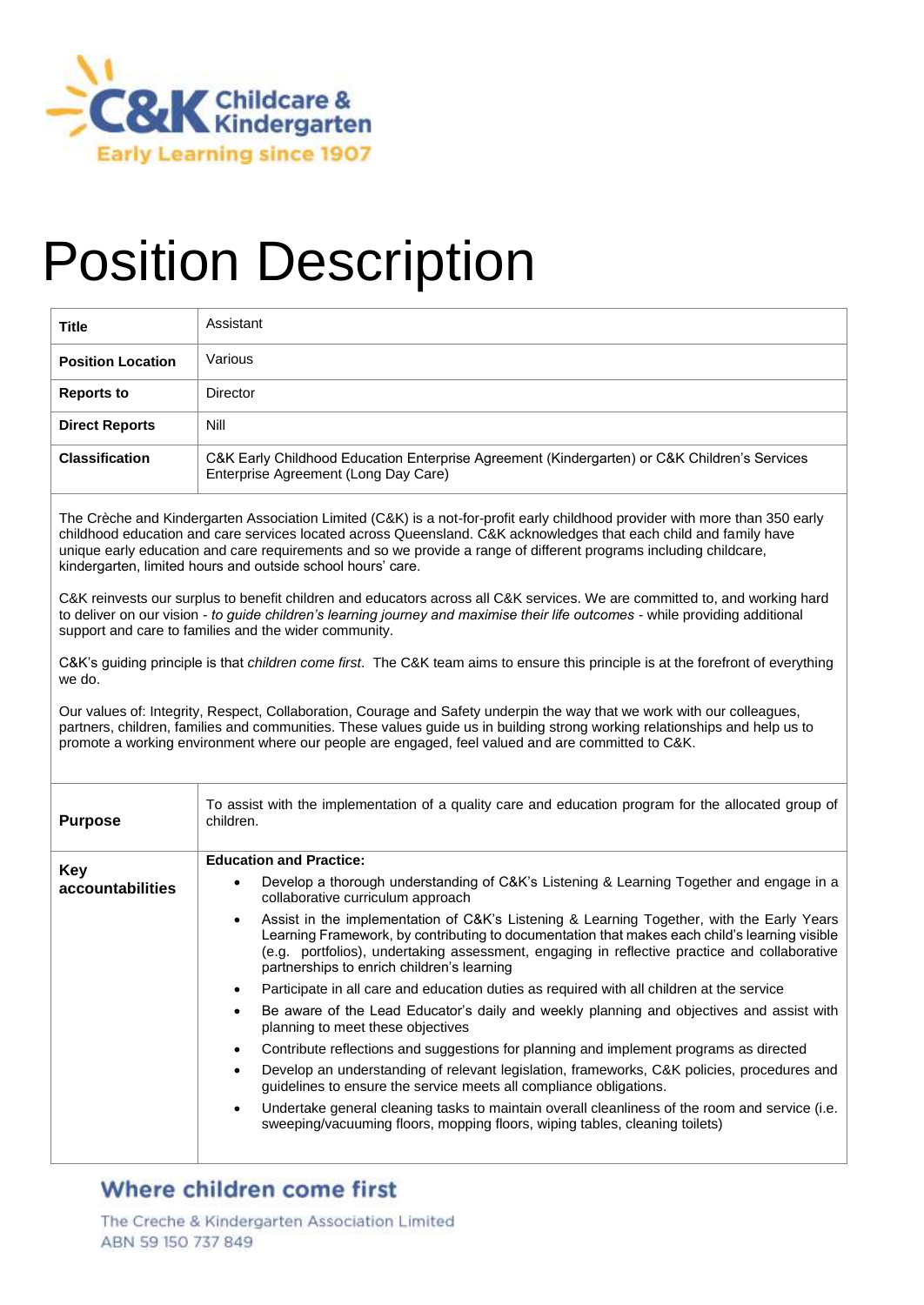

# **Early Learning since 1907**

|                      | <b>NUMBER OF SHIPS</b> WILL CHILD UP                                                                                                                                                                                                                                                                                                                                                                                                                                                                                                                                                                                                                                        |  |  |
|----------------------|-----------------------------------------------------------------------------------------------------------------------------------------------------------------------------------------------------------------------------------------------------------------------------------------------------------------------------------------------------------------------------------------------------------------------------------------------------------------------------------------------------------------------------------------------------------------------------------------------------------------------------------------------------------------------------|--|--|
|                      | Promote the development of secure relationships with babies/toddlers assigned by assuring<br>$\bullet$<br>primary and continuity of care. Relate to infants and toddlers in a calm, caring, nurturing,<br>soothing manner, responding to all cries, babbles, and talks, using appropriate child<br>guidance techniques at all times. Stay involved with children at all times during the day.<br>Treat all children with dignity and respect, embracing each child's unique family and<br>$\bullet$<br>background maintaining an environment that is tolerant and respectful of child and family<br>cultures, values and differences. Assist Non-English speaking families. |  |  |
|                      | Demonstrate the ability to guide children's behaviour in a positive way and encourage children<br>$\bullet$<br>to interact with others with care, empathy and respect                                                                                                                                                                                                                                                                                                                                                                                                                                                                                                       |  |  |
|                      | <b>Personal accountability:</b>                                                                                                                                                                                                                                                                                                                                                                                                                                                                                                                                                                                                                                             |  |  |
|                      | Implement all child protection, health and safety policies and procedures and take all<br>٠<br>reasonable care to ensure actions do not impact on the health and safety of employees,<br>children and visitors.                                                                                                                                                                                                                                                                                                                                                                                                                                                             |  |  |
|                      | Exemplify personal drive and integrity - take personal responsibility for meeting objectives,<br>$\bullet$<br>showing initiative and committing energy to see that goals are achieved                                                                                                                                                                                                                                                                                                                                                                                                                                                                                       |  |  |
|                      | Work cooperatively, ethically and respectfully with other educators, and support each other's<br>$\bullet$<br>professional development.                                                                                                                                                                                                                                                                                                                                                                                                                                                                                                                                     |  |  |
|                      | Contribute to the continuous improvement of the service through reflective practice and as<br>$\bullet$<br>directed by the director/ coordinator and educational leader.<br>Demonstrate resilience and professional conduct under pressure and scrutiny and show strong<br>$\bullet$<br>commitment to professional learning and self-development                                                                                                                                                                                                                                                                                                                            |  |  |
|                      | Model C&K values and demonstrate standards of excellence in professional practice and<br>$\bullet$<br>ethical behaviour                                                                                                                                                                                                                                                                                                                                                                                                                                                                                                                                                     |  |  |
| <b>Key Selection</b> | <b>Qualifications:</b><br>Certificate III in Children's Services (or equivalent qualification) or be enrolled and studying towards                                                                                                                                                                                                                                                                                                                                                                                                                                                                                                                                          |  |  |
| <b>Criteria</b>      | <b>Education and Practice:</b>                                                                                                                                                                                                                                                                                                                                                                                                                                                                                                                                                                                                                                              |  |  |
|                      | An ability to support, assist and implement a planned program, ensuring the needs of individual<br>children and the group are met                                                                                                                                                                                                                                                                                                                                                                                                                                                                                                                                           |  |  |
|                      | An ability to document observations of children's learning behaviour and development<br>$\bullet$                                                                                                                                                                                                                                                                                                                                                                                                                                                                                                                                                                           |  |  |
|                      | A developing understanding and working knowledge of theories of early childhood<br>٠<br>development                                                                                                                                                                                                                                                                                                                                                                                                                                                                                                                                                                         |  |  |
|                      | A developing understanding of the provision of a safe, engaging, well planned indoor and<br>$\bullet$<br>outdoor learning environment                                                                                                                                                                                                                                                                                                                                                                                                                                                                                                                                       |  |  |
|                      | An ability to contribute to and engage in professional discussion and team collaboration                                                                                                                                                                                                                                                                                                                                                                                                                                                                                                                                                                                    |  |  |
|                      | Contribute to the continuous improvement of the service through reflective practice and as<br>directed by the director/ coordinator and educational leader.                                                                                                                                                                                                                                                                                                                                                                                                                                                                                                                 |  |  |
|                      | Relationships with children:                                                                                                                                                                                                                                                                                                                                                                                                                                                                                                                                                                                                                                                |  |  |
|                      | Demonstrated or developing experience in providing practical guidance and interaction that<br>$\bullet$<br>ensures quality outcomes for children<br>Demonstrated experience building and maintaining positive relationships with families that<br>$\bullet$<br>supports each child's needs                                                                                                                                                                                                                                                                                                                                                                                  |  |  |
|                      | <b>Personal accountability:</b><br>Evidence of demonstrated or developing experience that shows:<br>Initiative and strong sense of personal responsibility for meeting objectives and managing<br>$\bullet$<br>health and safety risks;<br>Models professional and ethical behaviour;<br>٠<br>Commits to personal development; and<br>$\bullet$                                                                                                                                                                                                                                                                                                                             |  |  |
|                      | Displays courage in the provision of advice and decision making.<br>$\bullet$                                                                                                                                                                                                                                                                                                                                                                                                                                                                                                                                                                                               |  |  |

## Where children come first

The Creche & Kindergarten Association Limited ABN 59 150 737 849